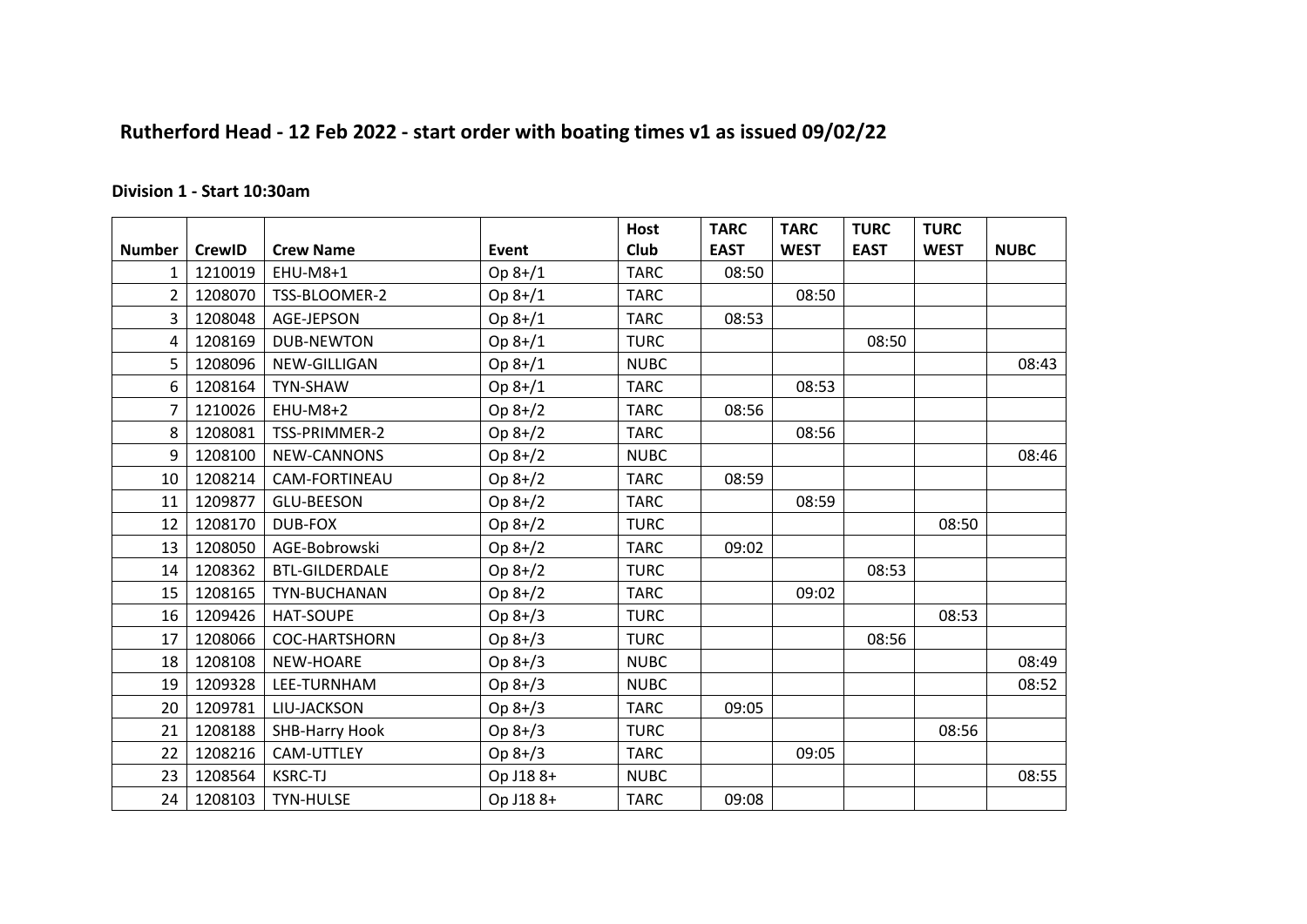|                 |               |                    |           | <b>Host</b> | <b>TARC</b> | <b>TARC</b> | <b>TURC</b> | <b>TURC</b> |             |
|-----------------|---------------|--------------------|-----------|-------------|-------------|-------------|-------------|-------------|-------------|
| <b>Number</b>   | <b>CrewID</b> | <b>Crew Name</b>   | Event     | Club        | <b>EAST</b> | <b>WEST</b> | <b>EAST</b> | <b>WEST</b> | <b>NUBC</b> |
| 25              | 1208093       | YRM-QASEM          | Op J188+  | <b>NUBC</b> |             |             |             |             | 08:58       |
| 26              | 1208076       | YRK-ORSKOV-2       | Op J188+  | <b>TURC</b> |             |             | 08:59       |             |             |
| 27              | 1208191       | NEW-BRADLEY-2      | $W$ 4x-/1 | <b>NUBC</b> |             |             |             |             | 09:01       |
| 28              | 1208060       | DUR-MCDAID         | $W 4x-1$  | <b>TURC</b> |             |             |             | 08:59       |             |
| 29              | 1208193       | NEW-ROWLEY-2       | W $4x-1$  | <b>NUBC</b> |             |             |             |             | 09:04       |
| 30              | 1209785       | LIU-WIDDOWSON      | W $4x-1$  | <b>TARC</b> |             | 09:08       |             |             |             |
| 31              | 1208168       | DUB-LUCANIA        | $W 4x-1$  | <b>TURC</b> |             |             | 09:02       |             |             |
| 32 <sub>2</sub> | 1208065       | <b>DUR-FLECK</b>   | $W 4x-1$  | <b>TURC</b> |             |             |             | 09:02       |             |
| 33              | 1209961       | EHU-JONSSON        | $W$ 4-/1  | <b>TARC</b> | 09:11       |             |             |             |             |
| 34              | 1209088       | DUB-WILLIAMS-3     | $W$ 4-/1  | <b>TURC</b> |             |             | 09:05       |             |             |
| 35              | 1208194       | NEW-GLEDSON        | $W$ 4-/1  | <b>NUBC</b> |             |             |             |             | 09:07       |
| 36              | 1208495       | TSS-MCWILLIAM      | $W$ 4-/1  | <b>TARC</b> |             | 09:11       |             |             |             |
| 37              | 1208524       | GLU-W4- Skye       | $W$ 4-/1  | <b>TARC</b> | 09:14       |             |             |             |             |
| 38              | 1210049       | EHU-ROSSINGTON     | $W$ 4+/1  | <b>TARC</b> |             | 09:14       |             |             |             |
| 39              | 1209786       | LIU-THIELEMANN     | $W$ 4+/1  | <b>TARC</b> | 09:17       |             |             |             |             |
| 40              | 1208198       | NEW-CHAVOS         | $W$ 4+/1  | <b>NUBC</b> |             |             |             |             | 09:10       |
| 41              | 1208203       | HEX-WATERMAN       | $W 4x-2$  | <b>TARC</b> |             | 09:17       |             |             |             |
| 42              | 1208068       | TTA-HOUSTON-2      | $W 4x-2$  | <b>TARC</b> | 09:20       |             |             |             |             |
| 43              | 1208172       | <b>CLS-HUNT</b>    | $W 4x-2$  | <b>TURC</b> |             |             |             | 09:05       |             |
| 44              | 1208167       | DUB-WILLIAMS-2     | $W 4x-2$  | <b>TURC</b> |             |             | 09:08       |             |             |
| 45              | 1208196       | NEW-COLLEY         | $W 4x-2$  | <b>NUBC</b> |             |             |             |             | 09:13       |
| 46              | 1209733       | LDU-SKILBECK       | $W 4x-2$  | <b>NUBC</b> |             |             |             |             | 09:16       |
| 47              | 1208052       | <b>DUR-KNIGHTS</b> | Op 8+/4   | <b>TURC</b> |             |             |             | 09:08       |             |
| 48              | 1209730       | LDU-DONALD         | Op 8+/4   | <b>NUBC</b> |             |             |             |             | 09:19       |
| 49              | 1208075       | COC-PEBODY         | Op 8+/4   | <b>TURC</b> |             |             | 09:11       |             |             |
| 50              | 1209865       | <b>TYN-STOREY</b>  | Op 8+/4   | <b>TARC</b> |             | 09:20       |             |             |             |
| 51              | 1209006       | AGE-TULLY          | Op 8+/4   | <b>TARC</b> | 09:23       |             |             |             |             |
| 52              | 1208190       | SHB-Harry Hook-2   | Op 8+/4   | <b>TURC</b> |             |             |             | 09:11       |             |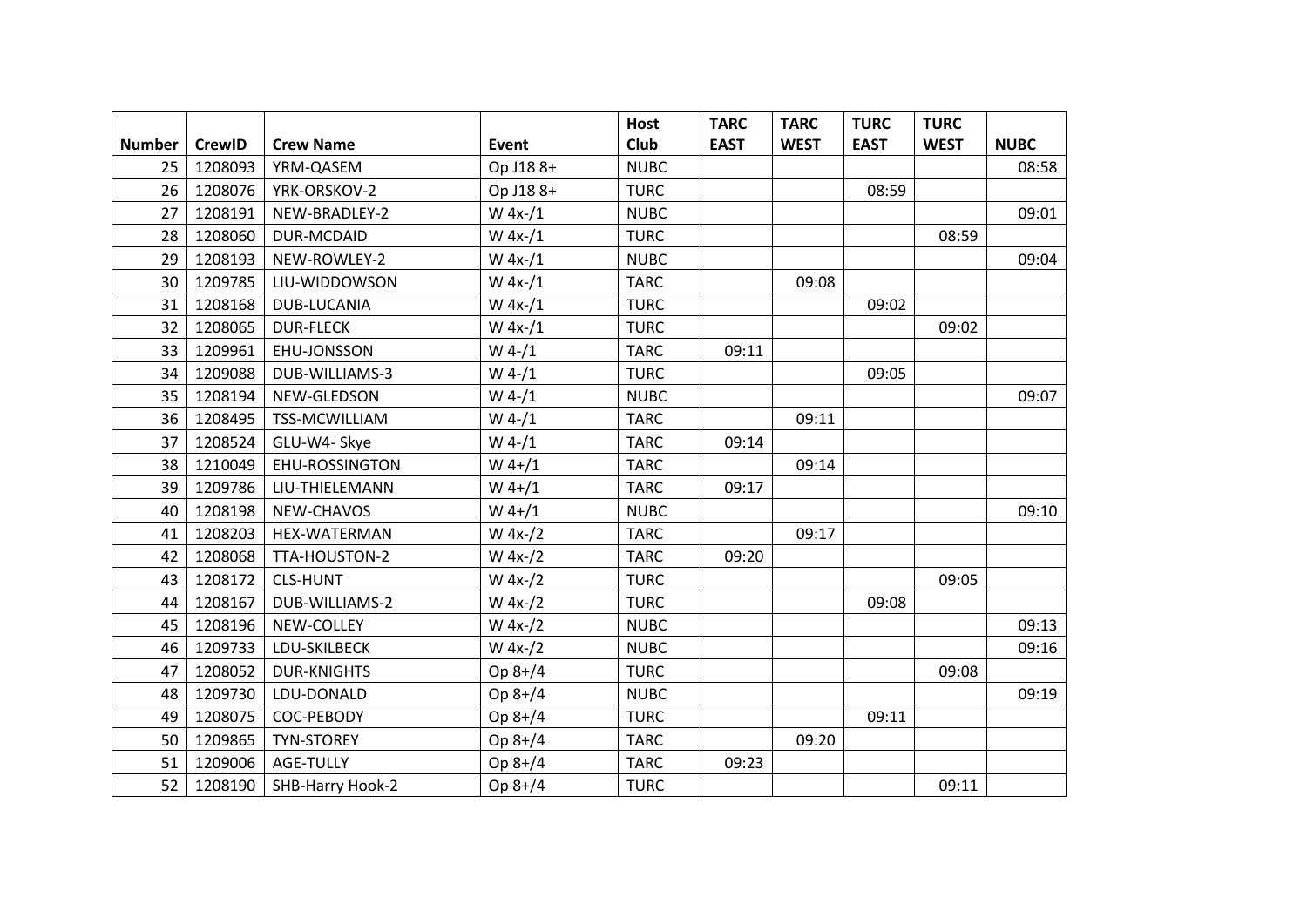|               |               |                         |               | <b>Host</b> | <b>TARC</b> | <b>TARC</b> | <b>TURC</b> | <b>TURC</b> |             |
|---------------|---------------|-------------------------|---------------|-------------|-------------|-------------|-------------|-------------|-------------|
| <b>Number</b> | <b>CrewID</b> | <b>Crew Name</b>        | Event         | Club        | <b>EAST</b> | <b>WEST</b> | <b>EAST</b> | <b>WEST</b> | <b>NUBC</b> |
| 53            | 1208154       | <b>DUB-HOUSE</b>        | Op $8+/5$     | <b>TURC</b> |             |             | 09:14       |             |             |
| 54            | 1208082       | AID-Men's VIII          | Op 8+/5       | <b>TURC</b> |             |             |             | 09:14       |             |
| 55            | 1209714       | <b>SJCBC Palmer</b>     | Op 8+/5       | <b>TURC</b> |             |             | 09:17       |             |             |
| 56            | 1209950       | <b>GLU-PRINGLE</b>      | Op 8+/5       | <b>TARC</b> |             | 09:23       |             |             |             |
| 57            | 1208102       | <b>DUR-BLACK</b>        | Op 8+/5       | <b>TURC</b> |             |             |             | 09:17       |             |
| 58            | 1208845       | TYN-SETCH               | Op 8+/5       | <b>TARC</b> | 09:26       |             |             |             |             |
| 59            | 1208054       | TTA-HARTE - C           | Op MasC/E 4x- | <b>TARC</b> |             | 09:26       |             |             |             |
| 60            | 1208211       | HEX-HAYWOOD SMITH - E   | Op MasC/E 4x- | <b>TARC</b> | 09:29       |             |             |             |             |
| 61            | 1208071       | <b>DUR-MCCARTHY - E</b> | Op MasC/E 4x- | <b>TURC</b> |             |             |             | 09:20       |             |
| 62            | 1209808       | TYU-ROBINSON - E        | Op MasC/E 4x- | <b>TURC</b> |             |             | 09:20       |             |             |
| 63            | 1208171       | <b>CLS-JOHNSON - C</b>  | Op MasC/E 4x- | <b>TURC</b> |             |             |             | 09:23       |             |
| 64            | 1208063       | YRK-JACKSON             | W J18 4x-     | <b>TURC</b> |             |             | 09:23       |             |             |
| 65            | 1208111       | TYN-BRADLEY             | W J18 4x-     | <b>TARC</b> |             | 09:29       |             |             |             |
| 66            | 1208089       | <b>TEE-POWELL</b>       | W J18 4x-     | <b>NUBC</b> |             |             |             |             | 09:22       |
| 67            | 1209281       | TYU-WILDSMITH           | W J18 4x-     | <b>TURC</b> |             |             |             | 09:26       |             |
| 68            | 1208173       | <b>CLS-HEMANTH</b>      | W J18 4x-     | <b>TURC</b> |             |             | 09:26       |             |             |
| 69            | 1208523       | GLU-W4+ O'Dell          | $W$ 4+/2      | <b>TARC</b> | 09:32       |             |             |             |             |
| 70            | 1209962       | EHU-BONICH              | $W$ 4+/2      | <b>TARC</b> |             | 09:32       |             |             |             |
| 71            | 1208159       | DUB-FORDHAM             | $W$ 4+/2      | <b>TURC</b> |             |             |             | 09:29       |             |
| 72            | 1208174       | <b>CLS-HADDRICK</b>     | W J16 4x-     | <b>TURC</b> |             |             | 09:29       |             |             |
| 73            | 1208067       | <b>QEH-CONNOR</b>       | W J16 4x-     | <b>TARC</b> | 09:35       |             |             |             |             |
| 74            | 1208113       | <b>TYN-TEMPLE</b>       | W J16 4x-     | <b>TARC</b> |             | 09:35       |             |             |             |
| 75            | 1208147       | <b>HEX-LITTLER</b>      | W J16 4x-     | <b>TARC</b> | 09:38       |             |             |             |             |
| 76            | 1208069       | YRK-DAVIE               | W J16 4x-     | <b>TURC</b> |             |             |             | 09:32       |             |
| 77            | 1208175       | <b>CLS-SMITH</b>        | W J16 4x-     | <b>TURC</b> |             |             | 09:32       |             |             |
| 78            | 1209329       | LEE-PATTERSON           | $W 4x-1/3$    | <b>NUBC</b> |             |             |             |             | 09:25       |
| 79            | 1209731       | LDU-STEEPLE             | $W 4x-1/3$    | <b>NUBC</b> |             |             |             |             | 09:28       |
| 80            | 1209330       | LEE-BRUSH               | $W 4x-1/3$    | <b>NUBC</b> |             |             |             |             | 09:31       |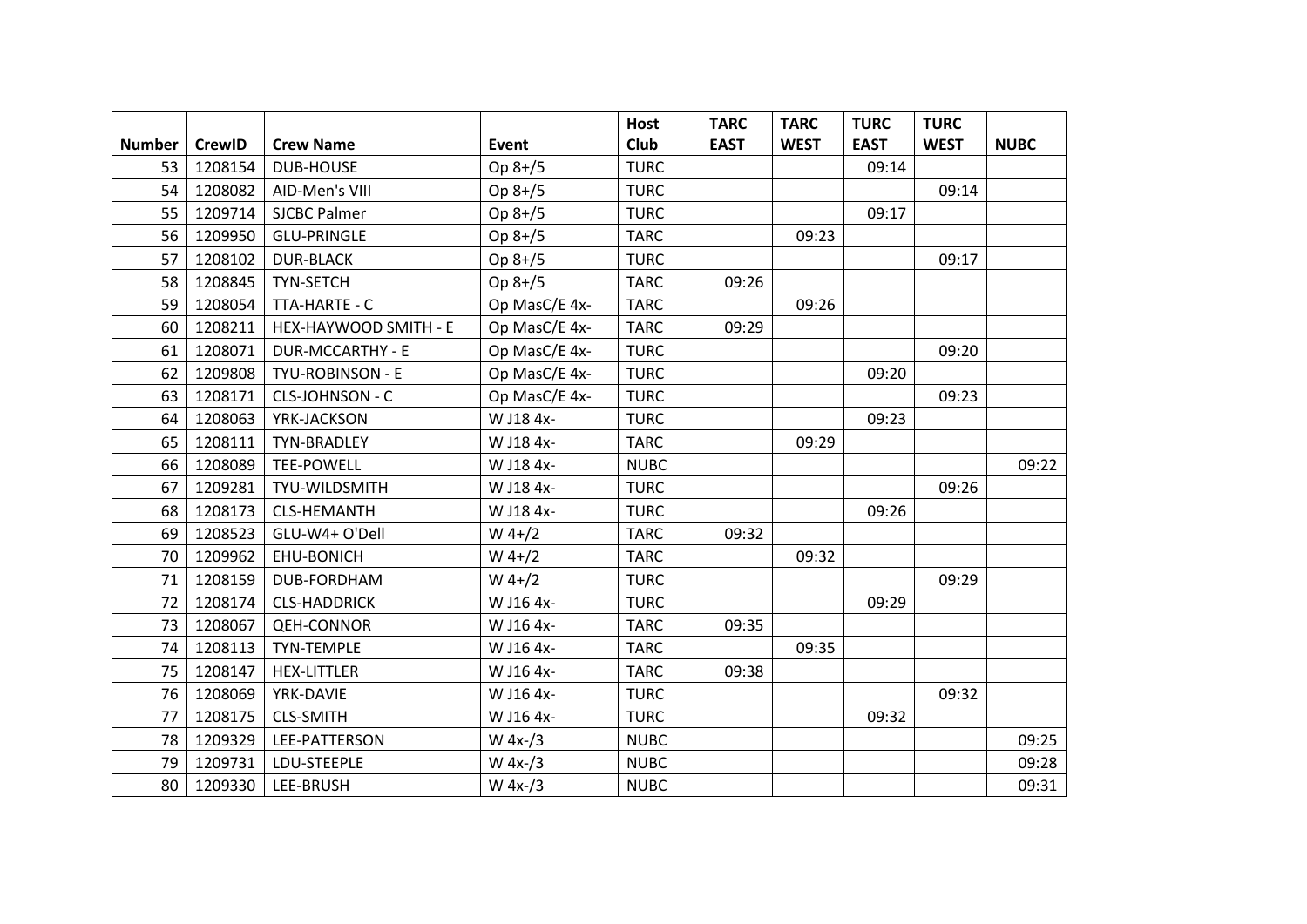|               |               |                      |                 | <b>Host</b> | <b>TARC</b> | <b>TARC</b> | <b>TURC</b> | <b>TURC</b> |             |
|---------------|---------------|----------------------|-----------------|-------------|-------------|-------------|-------------|-------------|-------------|
| <b>Number</b> | <b>CrewID</b> | <b>Crew Name</b>     | Event           | <b>Club</b> | <b>EAST</b> | <b>WEST</b> | <b>EAST</b> | <b>WEST</b> | <b>NUBC</b> |
| 81            | 1208160       | DUB-GILL-RYAN-2      | W $4x-3$        | <b>TURC</b> |             |             |             | 09:50       |             |
| 82            | 1208197       | NEW-CAVE             | W $4x-1/3$      | <b>NUBC</b> |             |             |             |             | 09:34       |
| 83            | 1208051       | TEE-KENYON - I       | Op MasF/G/I 4x- | <b>NUBC</b> |             |             |             |             | 09:37       |
| 84            | 1208064       | <b>DUR-LYONS - F</b> | Op MasF/G/I 4x- | <b>TURC</b> |             |             | 09:35       |             |             |
| 85            | 1208136       | TYU-HALL - G         | Op MasF/G/I 4x- | <b>TURC</b> |             |             |             | 09:38       |             |
| 86            | 1208074       | DUR-LAWSON - G       | Op MasF/G/I 4x- | <b>TURC</b> |             |             | 09:38       |             |             |
| 87            | 1208210       | HEX-WILKINSON - G    | Op MasF/G/I 4x- | TARC        |             | 09:38       |             |             |             |
| 88            | 1208114       | TYN-GILBERT - A      | W MasA/C/D 8+   | <b>TARC</b> | 09:41       |             |             |             |             |
| 89            | 1208084       | DUR-MOORE - D        | W MasA/C/D 8+   | <b>TURC</b> |             |             | 09:41       |             |             |
| 90            | 1208053       | TEE-HARKER - C       | W MasA/C/D 8+   | <b>NUBC</b> |             |             |             |             | 09:40       |

## **Division 2 - Start 2:15pm**

|               |               |                      |            | <b>Host</b> | <b>TARC</b> | <b>TARC</b> | <b>TURC</b> | <b>TURC</b> |             |
|---------------|---------------|----------------------|------------|-------------|-------------|-------------|-------------|-------------|-------------|
| <b>Number</b> | <b>CrewID</b> | <b>Crew Name</b>     | Event      | <b>Club</b> | <b>EAST</b> | <b>WEST</b> | <b>EAST</b> | <b>WEST</b> | <b>NUBC</b> |
| 101           | 1208208       | DUB-ASQUITH          | Op $4x-1$  | <b>TURC</b> |             |             | 12:40       |             |             |
| 102           | 1208466       | <b>HEX-HESLOP</b>    | Op $4x-1$  | <b>TARC</b> | 12:42       |             |             |             |             |
| 103           | 1208115       | <b>NEW-TURNELL</b>   | Op $4x-/1$ | <b>NUBC</b> |             |             |             |             | 12:30       |
| 104           | 1208204       | DUB-NEWTON-2         | $Op 4-/1$  | <b>TURC</b> |             |             |             | 12:40       |             |
| 105           | 1210124       | <b>TSS-RICHARDS</b>  | $Op 4-/1$  | <b>TARC</b> |             | 12:42       |             |             |             |
| 106           | 1208118       | <b>NEW-PRIOR</b>     | $Op 4-/1$  | <b>NUBC</b> |             |             |             |             | 12:33       |
| 107           | 1208120       | NEW-CANNONS-2        | $Op 4-/1$  | <b>NUBC</b> |             |             |             |             | 12:36       |
| 108           | 1210198       | <b>EHU-M4-1</b>      | $Op 4-/1$  | <b>TARC</b> | 12:45       |             |             |             |             |
| 109           | 1209952       | <b>GLU-MACKINNON</b> | $Op 4-/1$  | <b>TARC</b> |             | 12:45       |             |             |             |
| 110           | 1210195       | $EHU-M4+1$           | $Op 4+/1$  | <b>TARC</b> | 12:48       |             |             |             |             |
| 111           | 1210196       | EHU-M4+2             | $Op 4+/1$  | <b>TARC</b> |             | 12:48       |             |             |             |
| 112           | 1208206       | <b>DUB-ACRIS</b>     | $Op 4+/1$  | <b>TURC</b> |             |             | 12:43       |             |             |
| 113           | 1209951       | <b>GLU-THOMPSON</b>  | $Op 4+/1$  | <b>TARC</b> | 12:51       |             |             |             |             |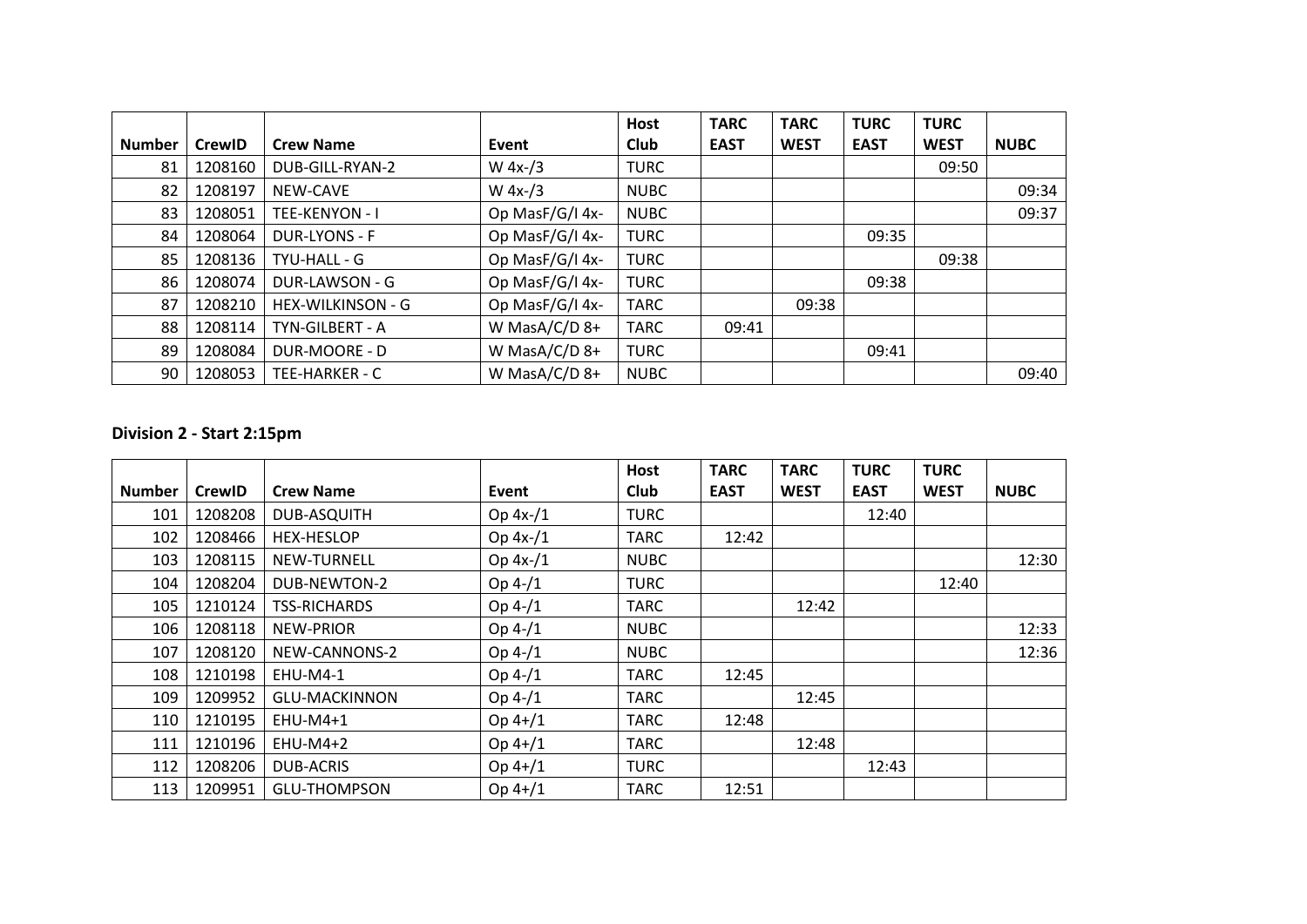|               |               |                     |          | Host        | <b>TARC</b> | <b>TARC</b> | <b>TURC</b> | <b>TURC</b> |             |
|---------------|---------------|---------------------|----------|-------------|-------------|-------------|-------------|-------------|-------------|
| <b>Number</b> | <b>CrewID</b> | <b>Crew Name</b>    | Event    | <b>Club</b> | <b>EAST</b> | <b>WEST</b> | <b>EAST</b> | <b>WEST</b> | <b>NUBC</b> |
| 114           | 1208056       | TSS-BLOOMER         | $W 8+/1$ | <b>TARC</b> |             | 12:51       |             |             |             |
| 115           | 1209156       | TYN-COWIE           | $W 8+/1$ | <b>TARC</b> | 12:54       |             |             |             |             |
| 116           | 1209960       | EHU-HARDIE          | $W 8+/1$ | <b>TARC</b> |             | 12:54       |             |             |             |
| 117           | 1208062       | <b>TSS-PRIMMER</b>  | $W 8+/1$ | <b>TARC</b> | 12:57       |             |             |             |             |
| 118           | 1208185       | NEW-BRADLEY         | $W 8+/1$ | <b>NUBC</b> |             |             |             |             | 12:39       |
| 119           | 1208162       | <b>DUB-WILLIAMS</b> | $W 8+/1$ | <b>TURC</b> |             |             |             | 12:43       |             |
| 120           | 1208186       | NEW-ROWLEY          | $W 8+/2$ | <b>NUBC</b> |             |             |             |             | 12:42       |
| 121           | 1208522       | GLU-W8+             | $W 8+/2$ | <b>TARC</b> |             | 12:57       |             |             |             |
| 122           | 1209784       | LIU-THIELEMANN      | $W 8+/2$ | <b>TARC</b> | 13:00       |             |             |             |             |
| 123           | 1209159       | TYN-DOWSON          | $W 8+/2$ | <b>TARC</b> |             | 13:00       |             |             |             |
| 124           | 1208080       | <b>HAT-CLARK</b>    | $W 8+/2$ | <b>TURC</b> |             |             | 12:46       |             |             |
| 125           | 1208085       | COC-O'CONNOR        | $W 8+/2$ | <b>TURC</b> |             |             |             | 12:46       |             |
| 126           | 1208092       | <b>DUR-LANG</b>     | $W 8+/3$ | <b>TURC</b> |             |             | 12:49       |             |             |
| 127           | 1209750       | YRK-NICHOLSON       | $W 8+/3$ | <b>TURC</b> |             |             |             | 12:49       |             |
| 128           | 1208078       | YRM-DUNN            | $W 8+/3$ | <b>NUBC</b> |             |             |             |             | 12:45       |
| 129           | 1208209       | CBS-HEDLEY          | $W 8+/3$ | <b>TARC</b> | 13:03       |             |             |             |             |
| 130           | 1208363       | <b>BTL-LANE</b>     | $W 8+/3$ | <b>TURC</b> |             |             | 12:52       |             |             |
| 131           | 1209735       | LDU-DICKERSON       | $W 8+/3$ | <b>NUBC</b> |             |             |             |             | 12:48       |
| 132           | 1209336       | LEE-CONN            | $W 8+/3$ | <b>NUBC</b> |             |             |             |             | 12:51       |
| 133           | 1208189       | NEW-ALLISON         | $W 8+/3$ | <b>NUBC</b> |             |             |             |             | 12:54       |
| 134           | 1209852       | UNO-Viney           | Op 4x-/2 | <b>TARC</b> |             | 13:03       |             |             |             |
| 135           | 1208116       | <b>DUR-DUDLEY</b>   | Op 4x-/2 | <b>TURC</b> |             |             |             | 12:52       |             |
| 136           | 1209782       | LIU-PEPPER          | Op 4x-/2 | <b>TARC</b> | 13:06       |             |             |             |             |
| 137           | 1209335       | LEE-GRANGE          | Op 4x-/2 | <b>NUBC</b> |             |             |             |             | 12:57       |
| 138           | 1208157       | DUB-LADD            | Op 4x-/2 | <b>TURC</b> |             |             | 12:55       |             |             |
| 139           | 1208156       | DUB-HOUSE-2         | Op 4x-/2 | <b>TURC</b> |             |             |             | 12:55       |             |
| 140           | 1210199       | EHU-M4x1            | Op 4x-/2 | <b>TARC</b> |             | 13:06       |             |             |             |
| 141           | 1209783       | LIU-JACKSON-2       | Op 4+/2  | <b>TURC</b> |             |             | 12:58       |             |             |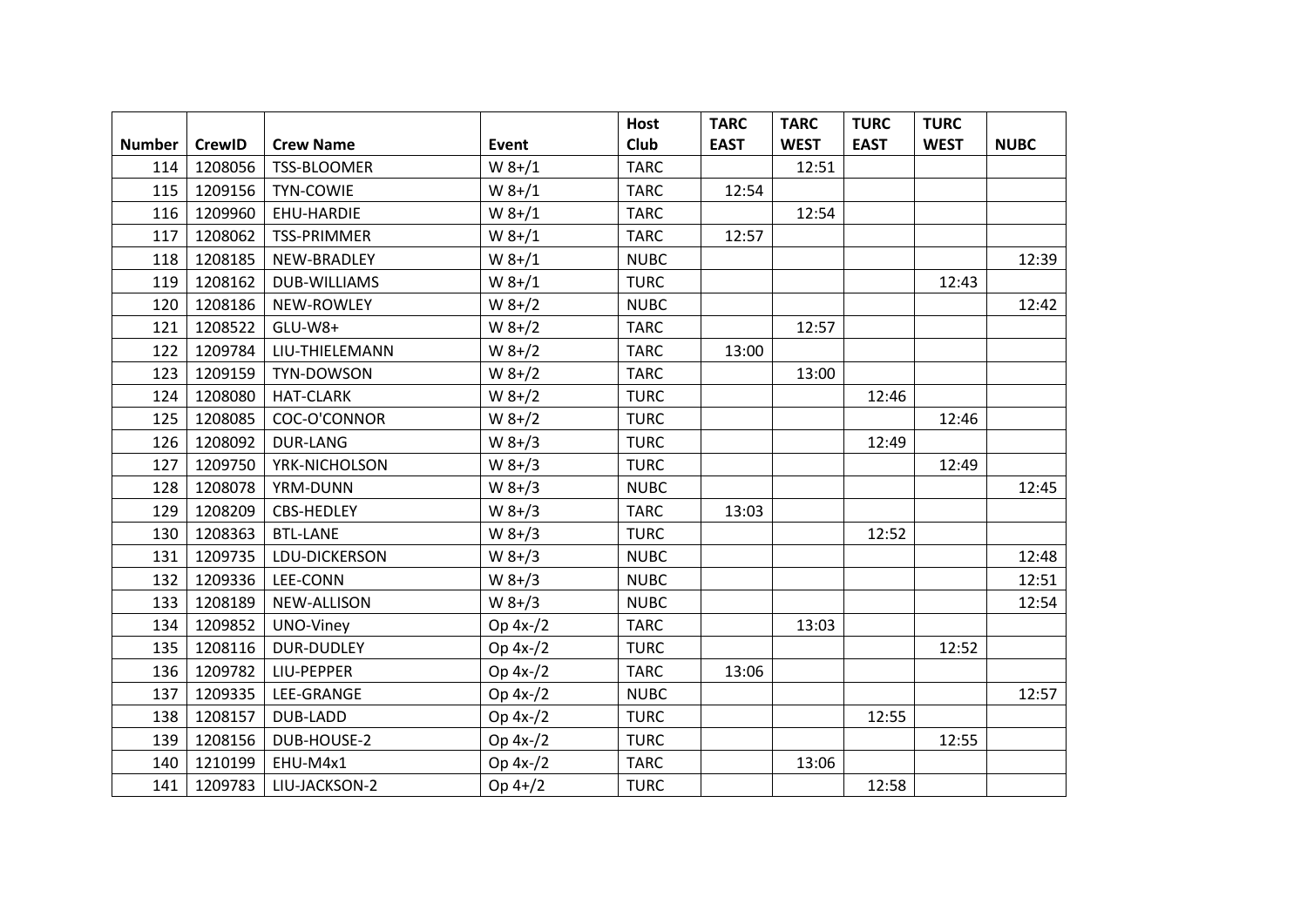|               |               |                      |                | Host        | <b>TARC</b> | <b>TARC</b> | <b>TURC</b> | <b>TURC</b> |             |
|---------------|---------------|----------------------|----------------|-------------|-------------|-------------|-------------|-------------|-------------|
| <b>Number</b> | <b>CrewID</b> | <b>Crew Name</b>     | Event          | <b>Club</b> | <b>EAST</b> | <b>WEST</b> | <b>EAST</b> | <b>WEST</b> | <b>NUBC</b> |
| 142           | 1210197       | EHU-M4+3             | $Op 4+/2$      | <b>TARC</b> | 13:09       |             |             |             |             |
| 143           | 1208207       | DUB-FOX-2            | Op 4+/2        | <b>TURC</b> |             |             |             | 12:58       |             |
| 144           | 1209878       | GLU-BEESON-2         | $Op 4+/2$      | <b>TARC</b> |             | 13:09       |             |             |             |
| 145           | 1208121       | NEW-BRUMWELL         | $Op 4+/2$      | <b>NUBC</b> |             |             |             |             | 13:00       |
| 146           | 1208049       | YRK-ORSKOV           | Op J18 4x-/1   | <b>TURC</b> |             |             | 13:01       |             |             |
| 147           | 1208059       | YRK-HARTER-JONES     | Op J18 4x-/1   | <b>TURC</b> |             |             |             | 13:01       |             |
| 148           | 1208083       | <b>QEH-DYER</b>      | Op J18 4x-/1   | <b>TARC</b> | 13:12       |             |             |             |             |
| 149           | 1208109       | DUR-DAVISON          | Op J18 4x-/1   | <b>TURC</b> |             |             | 13:04       |             |             |
| 150           | 1209237       | <b>HOL-PRICE - F</b> | Op MasD/E/F 8+ | <b>TURC</b> |             |             |             | 13:04       |             |
| 151           | 1208142       | <b>HEX-OATES - E</b> | Op MasD/E/F 8+ | <b>TARC</b> |             | 13:12       |             |             |             |
| 152           | 1208944       | TYN-Walker - D       | Op MasD/E/F 8+ | <b>TARC</b> | 13:15       |             |             |             |             |
| 153           | 1208057       | DUR-DOWER - E        | Op MasD/E/F 8+ | <b>TURC</b> |             |             | 13:07       |             |             |
| 154           | 1208945       | Tyne Boyd - F        | Op MasD/E/F 8+ | <b>TARC</b> |             | 13:15       |             |             |             |
| 155           | 1209807       | TYU-GRAHAM - E       | Op MasD/E/F 8+ | <b>TURC</b> |             |             |             | 13:07       |             |
| 156           | 1209334       | LEE-LOPEZ DITTMAR    | $Op 4+/3$      | <b>NUBC</b> |             |             |             |             | 13:03       |
| 157           | 1208125       | NEW-JENKINS          | Op 4+/3        | <b>NUBC</b> |             |             |             |             | 13:06       |
| 158           | 1208155       | <b>DUB-DRAKE</b>     | Op 4+/3        | <b>TURC</b> |             |             | 13:10       |             |             |
| 159           | 1208124       | <b>SCB-HURRELL</b>   | Op 4+/3        | <b>TURC</b> |             |             |             | 13:10       |             |
| 160           | 1209161       | <b>UCD-HAGUE</b>     | Op 4+/3        | <b>TURC</b> |             |             | 13:13       |             |             |
| 161           | 1209486       | <b>KSRC-Le Brocq</b> | Op J18 4+      | <b>NUBC</b> |             |             |             |             | 13:09       |
| 162           | 1208098       | YRM-HOLMES           | Op J18 4+      | <b>NUBC</b> |             |             |             |             | 13:12       |
| 163           | 1208095       | YRM-QASEM-2          | Op J18 4+      | <b>NUBC</b> |             |             |             |             | 13:15       |
| 164           | 1208110       | <b>QEH-SMYTH</b>     | $W 8+/4$       | <b>TARC</b> | 13:18       |             |             |             |             |
| 165           | 1208134       | SHB-HAMID            | $W 8+/4$       | <b>TURC</b> |             |             |             | 13:13       |             |
| 166           | 1209910       | VAN-WOOD             | $W 8+/4$       | <b>TURC</b> |             |             | 13:16       |             |             |
| 167           | 1208480       | SCB-Greyberts        | $W 8+/4$       | <b>TURC</b> |             |             |             | 13:16       |             |
| 168           | 1208097       | <b>COC-BARRY</b>     | $W 8+/4$       | <b>TURC</b> |             |             | 13:19       |             |             |
| 169           | 1208158       | DUB-GILL-RYAN        | $W 8+/4$       | <b>TURC</b> |             |             |             | 13:19       |             |